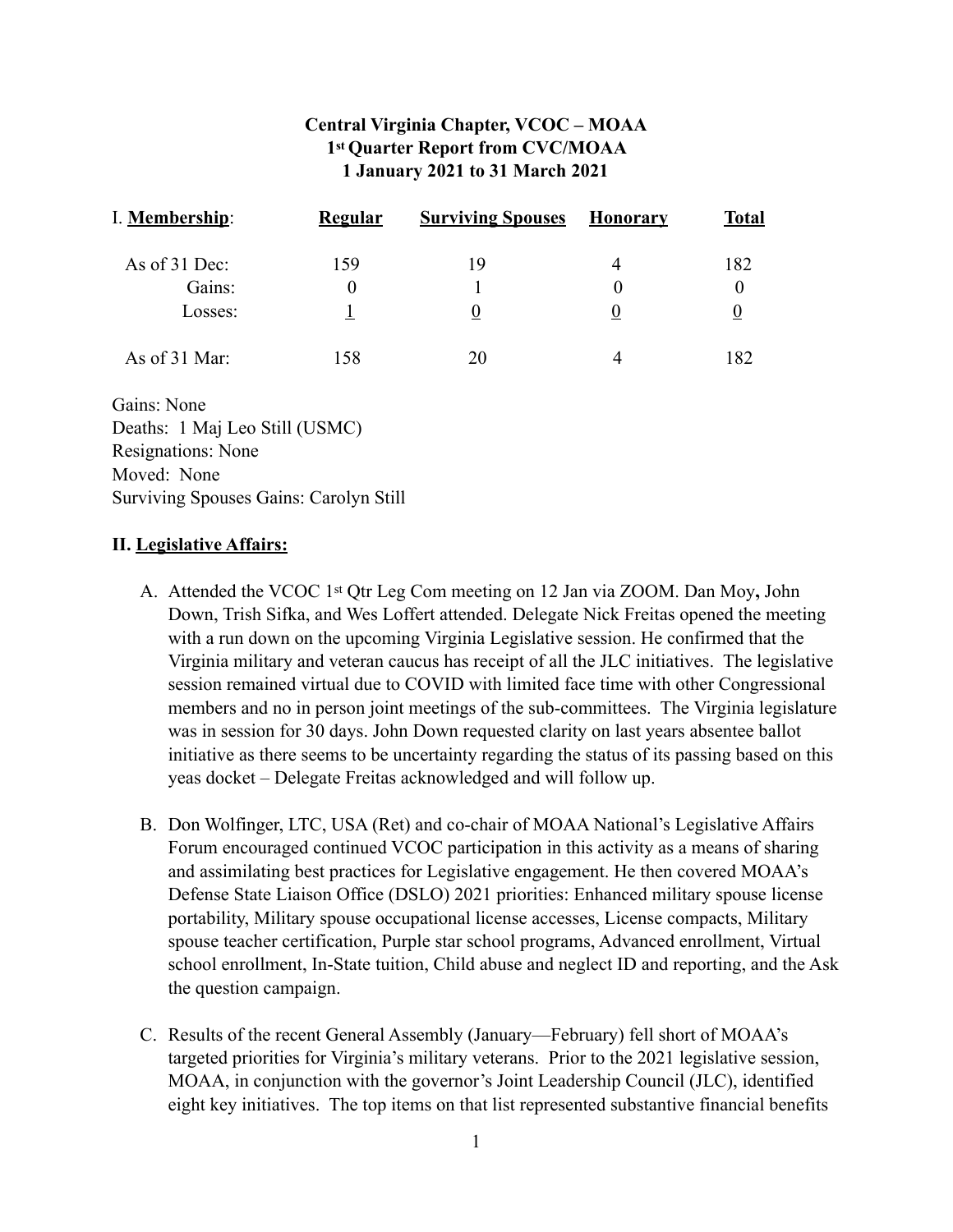to veterans and their families, including an income tax subtraction for low-income and disabled veterans, incentives for small to medium-sized Virginia employers to hire members of the Virginia National Guard and Reserve, and a property tax exemption for surviving spouses of service members killed in action or in connection with a servicerelated injury. Although each of these initiatives became sponsored bills, all three were unfortunately deferred (left in finance and appropriations).

D. Out of 33 military-related sponsored bills this session, 19 were approved, representing a host of lower-cost initiatives and policy adjustments, including family education, absentee voting, spouse employment protection, and special recognition license plates. To review the complete list, please visit the Virginia Department of Veterans webpage at [https://www.dvs.virginia.gov.](https://www.dvs.virginia.gov)

### E. **Upcoming soon**:

- 1. Next JLC Meeting 14 May 2021; initiation of topics for 2022 (John Down to attend)
- 2. Setting up virtual conference calls in May with Congressman Good and Spanberger to solicit their support for the MOAA National Initiatives
- 3. Develop CVC LegCom timeline continuity file.

### **III. Public Affairs:**

A. A Public Affairs Officer has been appointed, CAPT David Hilty, USN (Ret). Dave is establishing a joint Personnel Affairs/Surviving Spouses committee.

# **IV. Levels of Excellence Award Scoring & Chapter Self-Evaluation Status:**

- A. 5 Star.
- B. Self-evaluation, 5 Star.
- C. 5 Star for Marvin J. Harris Communications Award for printed newsletter and website.

### **V**. **Most Significant Chapter Events of the Quarter:**

- A. Chapter Legislative Committee provided virtual support for VCOC virtual meetings with Virginia State legislators to obtain their support for Joint Leadership Council (JLC) initiatives for 2021. Chapter President participated in the State Legislative Forum virtually in January.
- B. The Chapter effected a smooth transition to its four new Officers/Directors in January: Secretary, Treasurer, Legislative Chair, and Membership Chair.
- C. The Chapter continues to publish its newsletter, *The Bugle*, during the pandemic despite the cancellation of Chapter social functions and community activities. The newsletter, normally printed and mailed to all Chapter members, is being distributed via email and